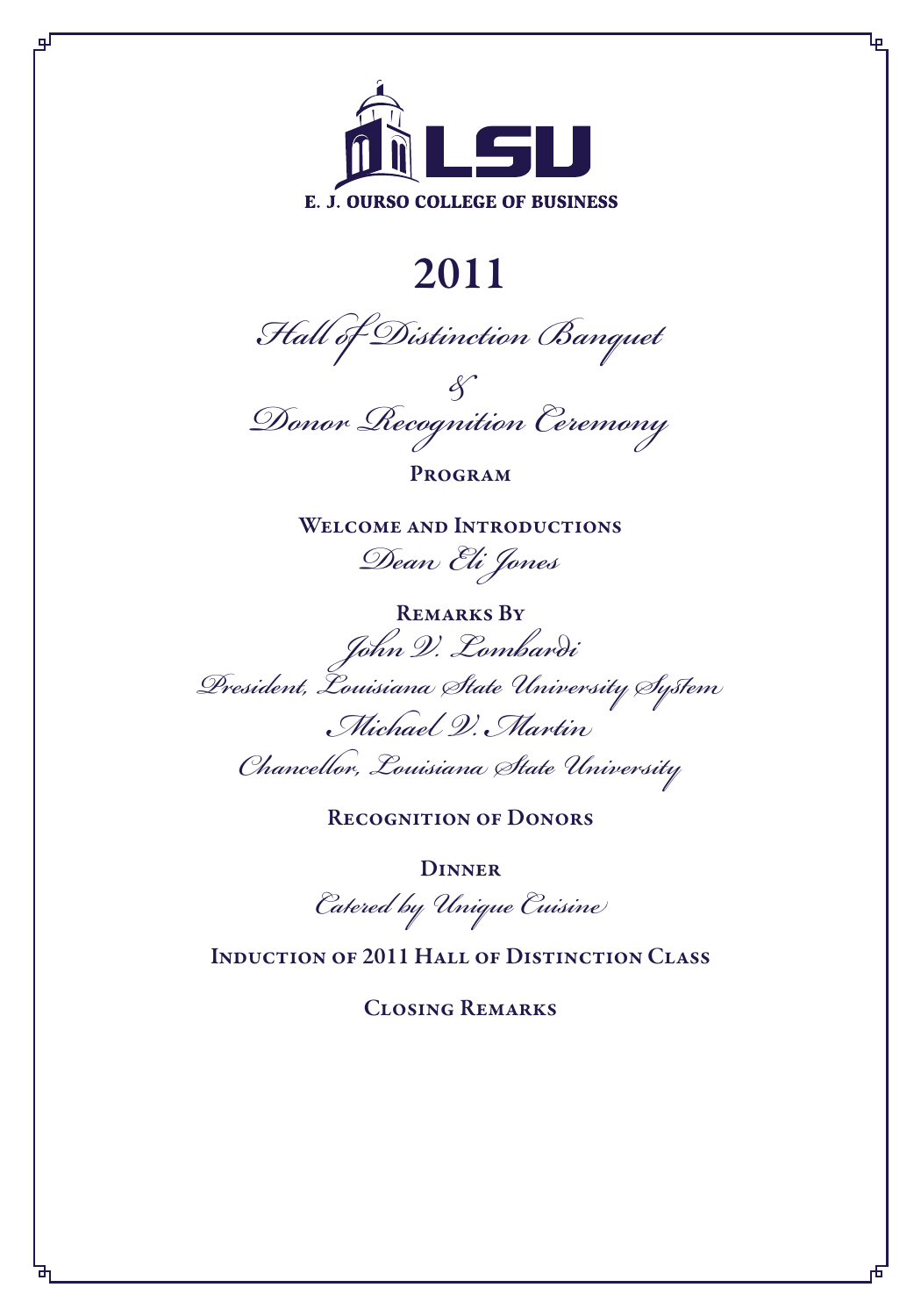*Donor Recognition Ceremony*

Tonight marks the E. J. Ourso College of Business' Fifth Annual Donor Recognition Ceremony. The Donor Recognition Ceremony acknowledges individuals and organizations that have committed \$250,000 or more cumulatively for the E. J. Ourso College to the LSU Foundation since the launch of the Forever LSU Campaign on July 1, 2001. For reaching a higher giving level during calendar year 2010, the following donors will be honored.

The E. J. Ourso College is grateful for the support of these generous donors.

*Guarantor \$500,000 - \$999,999* Liane and Marty Phillips

*Provider*

*\$250,000 - \$499,999* BATON ROUGE AREA FOUNDATION SIDNEY N. CARRUTH

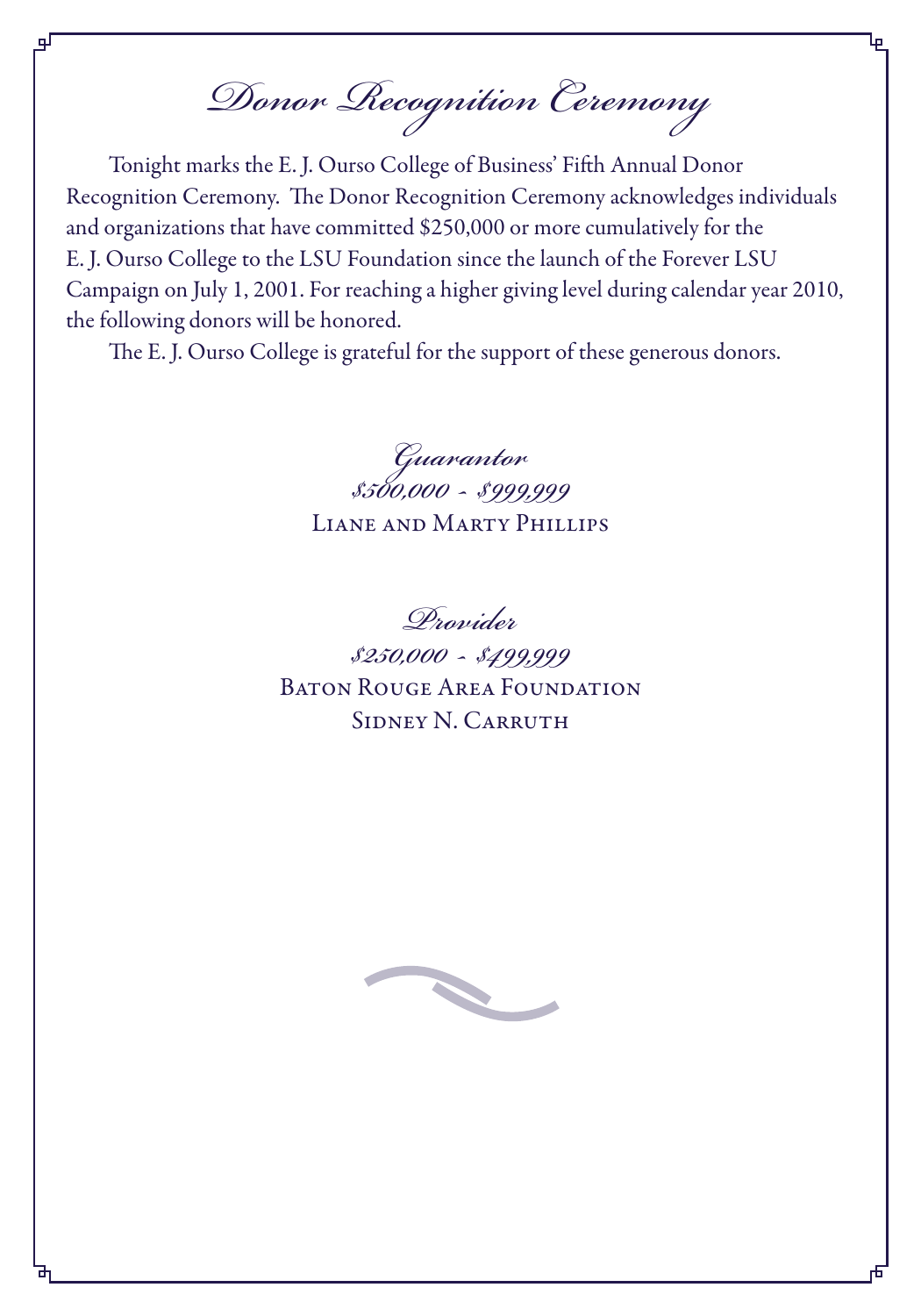*E. J. Ourso College of Business Hall of Distinction*

டி

#### **HONOREES**



Ļρ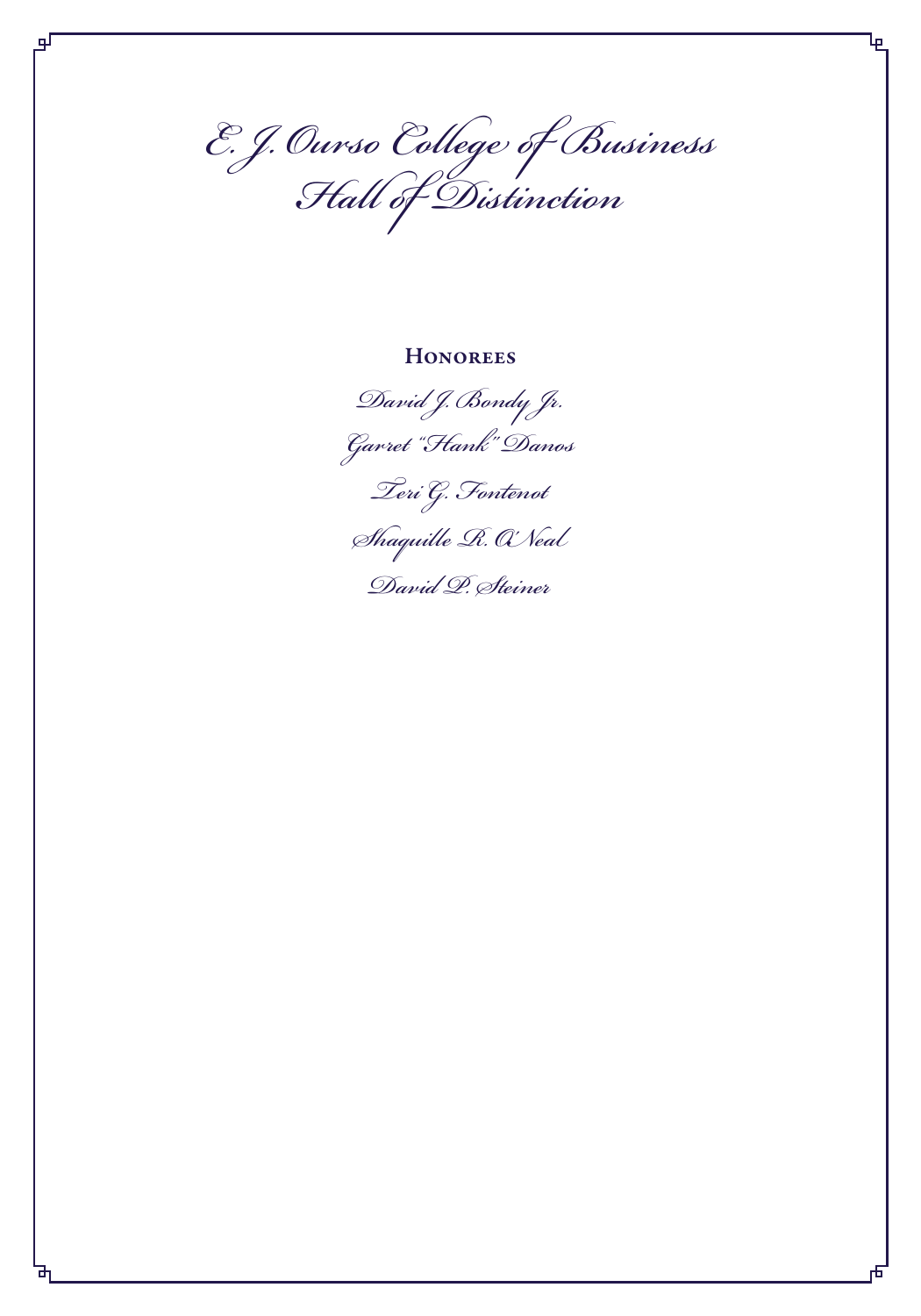*E. J. Ourso College of Business Hall of Distinction*

ᇛ

LSU's E. J. Ourso College of Business has long been at the forefront of producing leaders who make significant contributions to the areas of business, academia, government, and the community at-large. Whether alumni or friends, individuals who have a strong association with the college and have distinguished themselves through their personal and civic achievements are considered annually for the Hall of Distinction.

Well before the formal establishment of the E. J. Ourso College in 1928, students attending the University with aspirations in various endeavors were taught the basic principles of entrepreneurship necessary to be successful. Such successes established the foundation later alumni would utilize to achieve their accomplishments. Continuously the college has recognized these ambassadors of LSU. Since 1996, the E. J. Ourso College has honored such individuals via the Hall of Distinction.

Nominees for the Hall of Distinction may be submitted by anyone and are solicited on behalf of the E. J. Ourso College by the Dean's Advisory Council, the College Executive Committee, and past inductees.

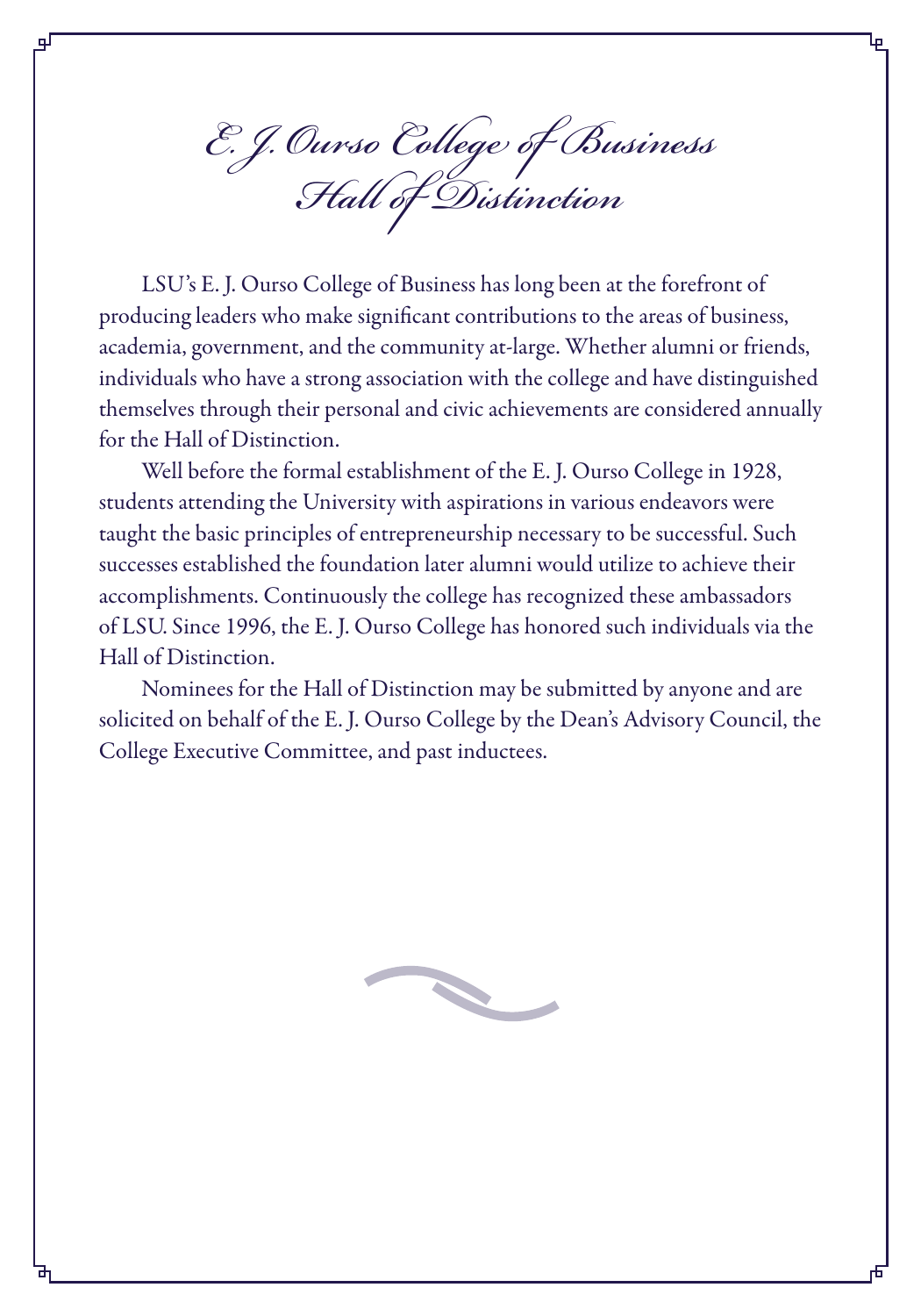*E. J. Ourso College of Business*

*Hall of Distinction*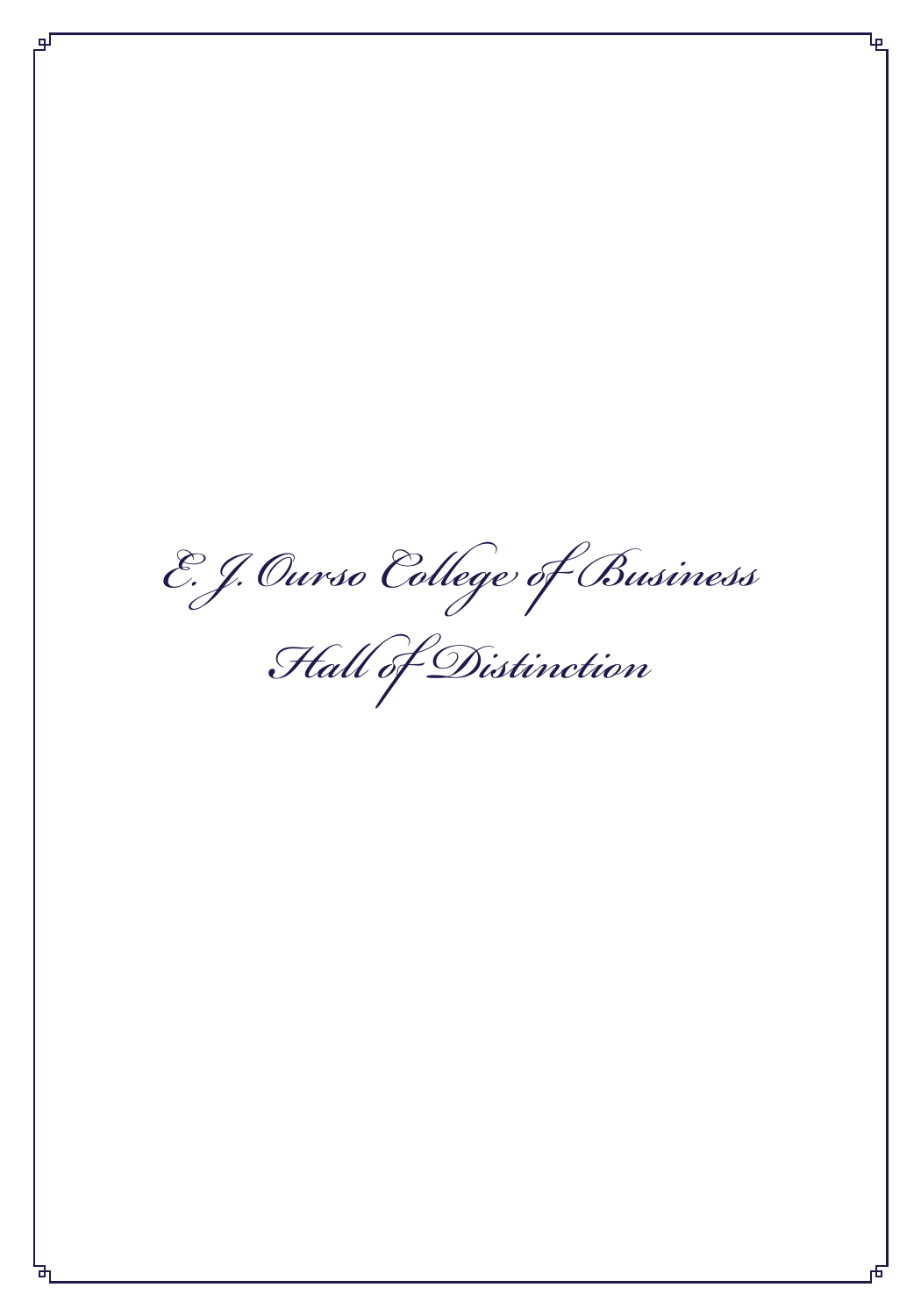*David J. Bondy Jr.*

David Bondy is a founder and the chief executive officer of LUBA Casualty Insurance Company, a regional firm domiciled in Baton Rouge that provides coverage to some 5,000 businesses and roughly 130,000 employees. LUBA, which is celebrating its 20th anniversary this year, has been appointed to the Office of Workers' Compensation's Advisory Council by Governor Bobby Jindal.

A native of New Roads, Louisiana, Mr. Bondy received his bachelor's in business administration and marketing from LSU in 1974. Upon graduation, he immediately entered the insurance business, beginning his career with Crawford and Company, an international provider of risk management and investigative services.



In 1979, Mr. Bondy joined Hall Risk Management Services and assisted with the passage of Louisiana legislation that enabled the creation of the state's first workers' compensation group self-insurance funds. Prior to the founding of LUBA, he served as regional vice president for Executive Risk Consultants.

Throughout his career Mr. Bondy has dedicated his time to various professional organizations, including the Southern Association of Workers' Compensation Administrators, the Property Casualty Insurers Association of America, and the Independent Insurance Agents and Brokers Association. He was a founding member of the Louisiana Association of Self Insured Employers (LASIE) and served as both chairman of its board and as a long-time member of its board of directors.

Mr. Bondy supports numerous other organizations. He has served on the boards of the Louisiana Organization for Judicial Excellence, Louisiana Arts and Science Museum, Friends of Louisiana Public Broadcasting, City Club of Baton Rouge, and the Rotary Club of Greater Baton Rouge. He sits on the Marketing & Public Relations Committee of the E. J. Ourso College's Dean's Advisory Council and is a member of the Tiger Athletic Foundation's Top 100 Tigers. Additionally, he serves on the executive committee and board of the Chamber of Greater Baton Rouge and is the chairman-elect of the board of the Young Leaders Academy, an organization dedicated to mentoring young minority men, and was a speaker for the LSU Flores MBA Alumni Association's Louisiana Looking Up 2009.

Mr. Bondy and his wife, Jeanie, have been married for 35 years. They are the proud parents of two grown children, Trent and Kelli.

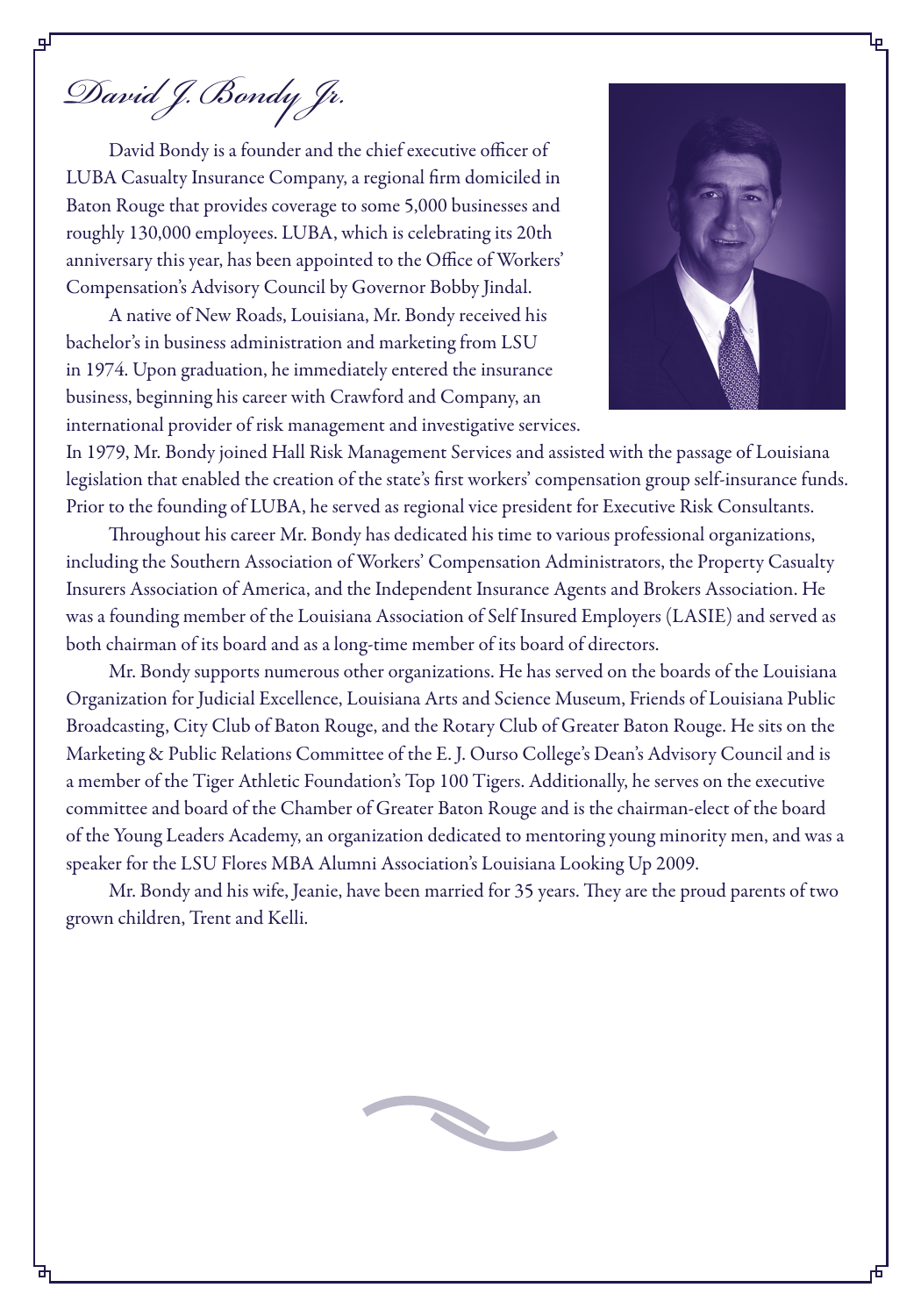*Reflections*

When asked about things that have had the profoundest effect on my life the answer comes quickly and honestly. I descend from a long line of large families on both sides. Growing up in the country just outside of the town of New Roads, near where my ancestors settled in 1719, ensured a strong sense of belonging. Families and friends shared responsibilities and embraced their roles in the creation of an environment of genuine community. The security and unconditional acceptance that emanates from such an environment is unshakable.

My father, David J. Bondy Sr., was born and raised in New Roads and entered LSU's College of Agriculture in the fall of 1942, until he was called to duty in WWII as an infantry lieutenant. He returned to LSU three years later with medals, including the Purple Heart. As fate would have it, a Baton Rouge girl by the name of Adelaide Cazayoux was also attending LSU. They met, fell in love, earned their LSU degrees (she in education and he in agriculture) and were married in October 1949. Thus, Louisiana State University had its hand in shaping me long before I was born.

The broad educations received by my parents fueled them to teach their children of our connection to peoples and cultures near and far. Although our family budget was limited, sacrifices were made to enable things like European student exchange programs and activities that made me aware of my place in, and my responsibility to, the world around me.

After completing high school at Catholic High of Pointe Coupee as the eldest of six children, I began the inevitable chain of events that concluded almost 20 years later when my kid sister, Emily, received her degree from LSU. On that day, my parents beamed with pride and confidence. David and Adelaide Bondy knew they had accomplished their dream of ensuring a bright future for each of their six children. When someone asks what LSU means to me I proudly reply, "I'm from a family of eight, and each of us holds a degree from Louisiana State University." Enough said.

Regarding my personal recollections of LSU, I can honestly say that this country boy was completely overwhelmed and unprepared for the size and the speed of college life. As time went on, I learned to adapt and succeed. I am quick to admit, however, that I adapted socially more quickly than I did academically! My years at LSU coincided with a cultural upheaval that had begun to manifest itself on college campuses across the country. Traditional, conservative college students found themselves sharing their space with free-thinking students and faculty who challenged the rules and questioned things in ways that young people had never before done. I remember realizing how fortunate I was to be getting the broadest of educations because of the uniqueness of my timing.

I owe a debt of gratitude to the many professors who not only imparted invaluable information but who also enlightened me on the many different styles mentors can employ. Perhaps my study of economics is the best example of this. I marveled at the equally effective yet sharply contrasting personalities of the elder and traditional Dr. John Chisholm and the more youthful and quick-witted Willie Staats. Although their styles and methods differed greatly, the one thing they both taught me is that my "supply" of statistical aptitude was not equal to the "demand" required…thus my decision to pursue a marketing degree.

Upon reflection it is crystal clear that my years at LSU taught me things too numerous to mention. Perhaps the greatest truth I learned, however, is the knowledge that perseverance always gives way to success. Forever LSU!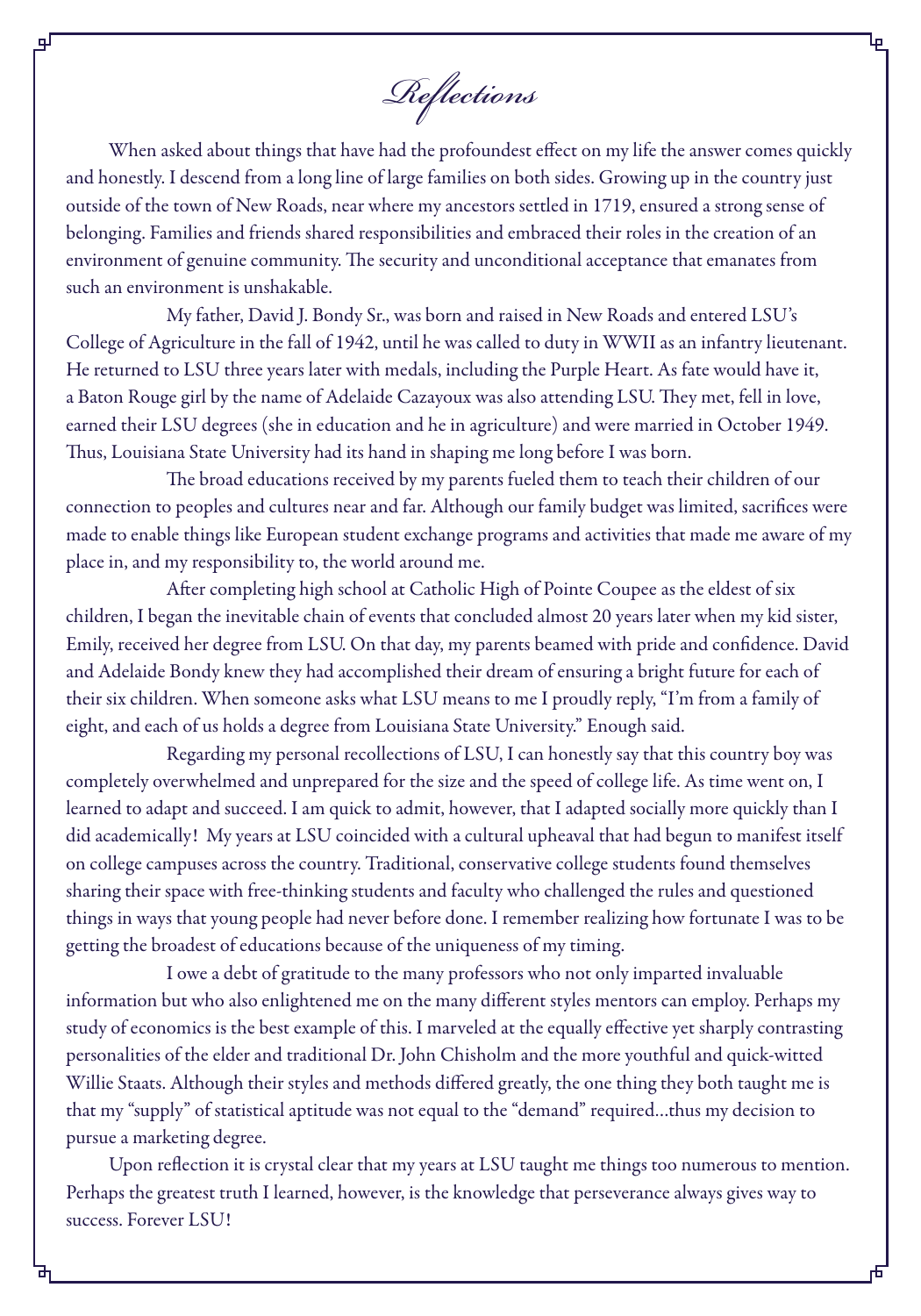*Garret "Hank" Danos*

Garrett "Hank" Danos is the president and chief executive officer of Danos & Curole Marine Contractors LLC., a progressive oilfield service company founded in 1947. Danos & Curole is committed to providing excellent service in the areas of construction, fabrication, production personnel, painting, and blasting via a wide range of highly skilled consultants.

A native of Cut Off, Louisiana, Mr. Danos received his bachelor's in business administration from LSU in 1971. While attending LSU, he participated in student government and was the president of his fraternity. From 1970 to 1976, Mr. Danos served in the Louisiana National Guard. He began his professional career with Danos & Curole as vice president in 1971, and became president in 1990.



Over the course of his career, Mr. Danos has dedicated his time to several professional organizations. He has been a member of the executive subcommittee of Offshore Operators (OOC), the board of directors for Louisiana Association of Business & Industry (LABI), the board of the Louisiana Transportation Authority (LTA), the board of Offshore Marine Service Association (OMSA), the board of directors of National Ocean Industries Association (NOIA), the board of directors of Louisiana Association of Oilfield Contractors, and the LSU Board of Supervisors.

Civically minded, Mr. Danos has also dedicated time to organizations such as the I-49 Governor's Task Force, LA 1 Coalition, Southeast Louisiana for United Way, the Lafourche Chamber of Commerce, the Colorado Springs based international mission organization The Navigators. He is also a founding member and board of elders member of the Community Bible Church of Lafourche. Additionally, Mr. Danos appeared in the LSU Flores MBA Program Distinguished Speaker Series in the fall of 2008.

Mr. Danos and his wife, Rodlyn, who is also an LSU graduate, are the proud parents of four children, all of whom are LSU graduates. The couple has eight grandchildren.

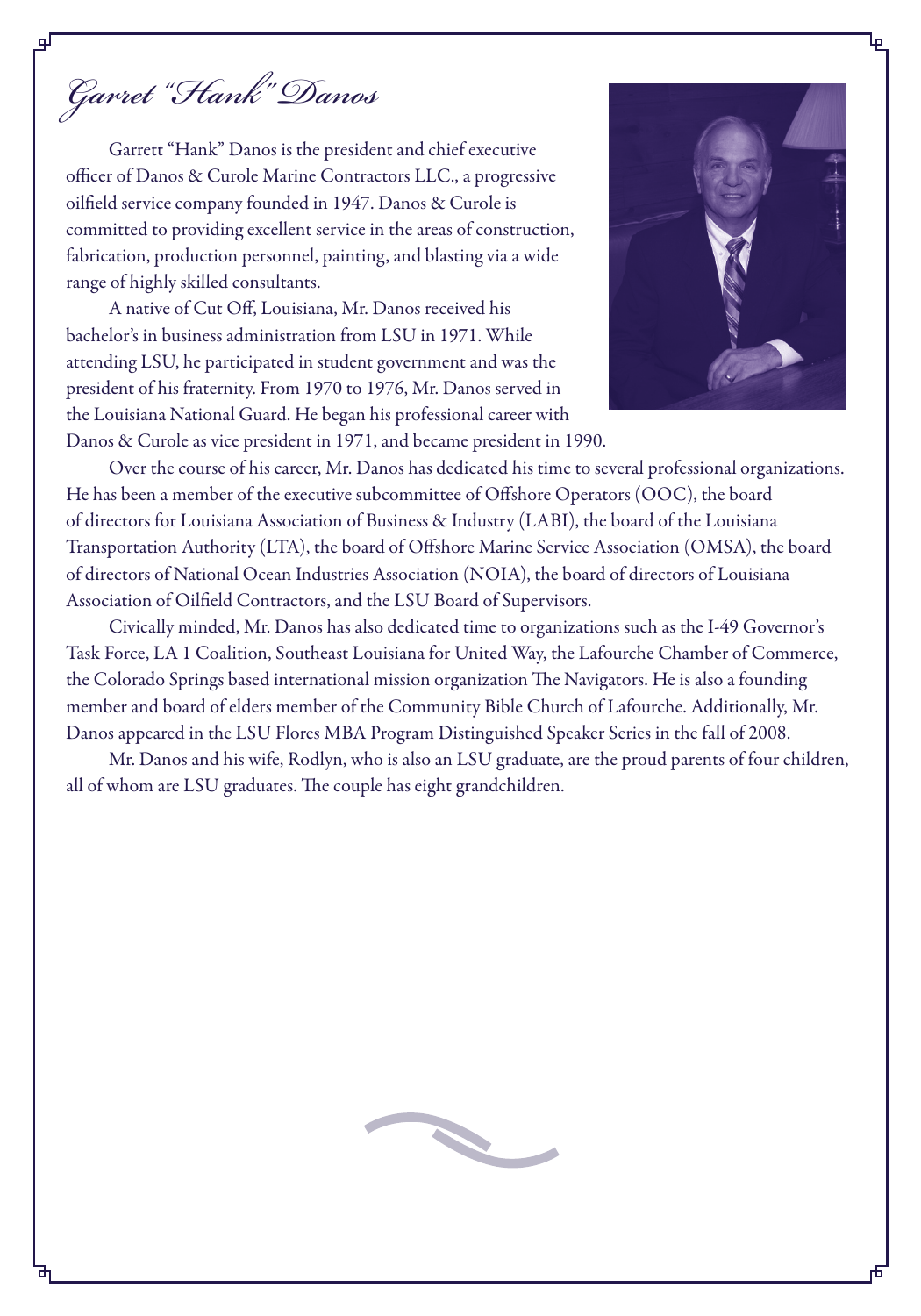*Reflections*

цI

When I think about my days at LSU when I was a student, or when I walk on campus today, wonderful feelings of nostalgia come flooding back to me. I have many great memories of people, events, and places on and off campus. All of these memories combined create my LSU experience; a great one for me.

During the years when I attended LSU, student activism was on the rise. I grew and matured as I took opportunities to be involved in student government and accepted leadership roles in a fraternity and other endeavors. These afforded exposure to people who helped mold who I am and much of the values that I hold today. There were professors who taught and challenged me, other students who inspired me, leaders of two Christian organizations on campus who helped to shape my life and values, and one special person who affected my life and future, Rodlyn Olsen, who would later become my wife.

Life was full of social activities and fun times that I will never forget. Memories of waiting at the quadrangle for that pretty girl, Rodlyn, to come around the corner seem like just yesterday! The student union was a place to congregate and get to know people whom I still see now, years later. The long walks across campus through the oak trees gave a kid time to think. The Parade Ground was the place where we played hard and fought to be the best in intramural sports. The roar on Saturday nights in Tiger stadium was unforgettable. I was one of the last classes of freshmen boys who were expected to shave our heads and to attend the first home football game in pajamas. With all of this, I did manage to squeeze in enough time for classes and studies to gain some knowledge that lay a foundation for a successful business future.

The last year that I was at LSU seems like a blur. The tone of my life changed suddenly from fun to serious as my dad became seriously ill. Because of this my academic activities accelerated…and so did my return home to my Cajun roots on Bayou Lafourche. There was family business to take care of.

As soon as my degree requirements were completed at LSU, my brother Al and I accepted the opportunity to step into our dad's "big shoes." We began to manage one business as we sold family interest in several others. Unfortunately, our father passed away that year, but his influence and what he modeled helped to prepare us for the tasks that we faced. As very young men, we found ourselves involved in a family business during exciting times in our industry; opportunity was waiting. We had several good friends, a group of employees who were willing to follow our lead, faithful customers who stuck with us, and an encouraging mother. These folks all supported and gave us the opportunity to manage and to grow our business. I have been blessed in many ways.

The memories and experiences while at LSU did much to prepare and shape me for the future. After many years, Rodlyn and I have had the opportunity to enjoy many of our memories over and over as our four children attended and graduated from LSU.

LSU has many fans, supporters, and people of influence around the country and throughout the world. I am happy to be counted as a fan and an alumnus of LSU. To be included as a member of the E. J. Ourso College of Business Hall of Distinction is an honor that I will treasure.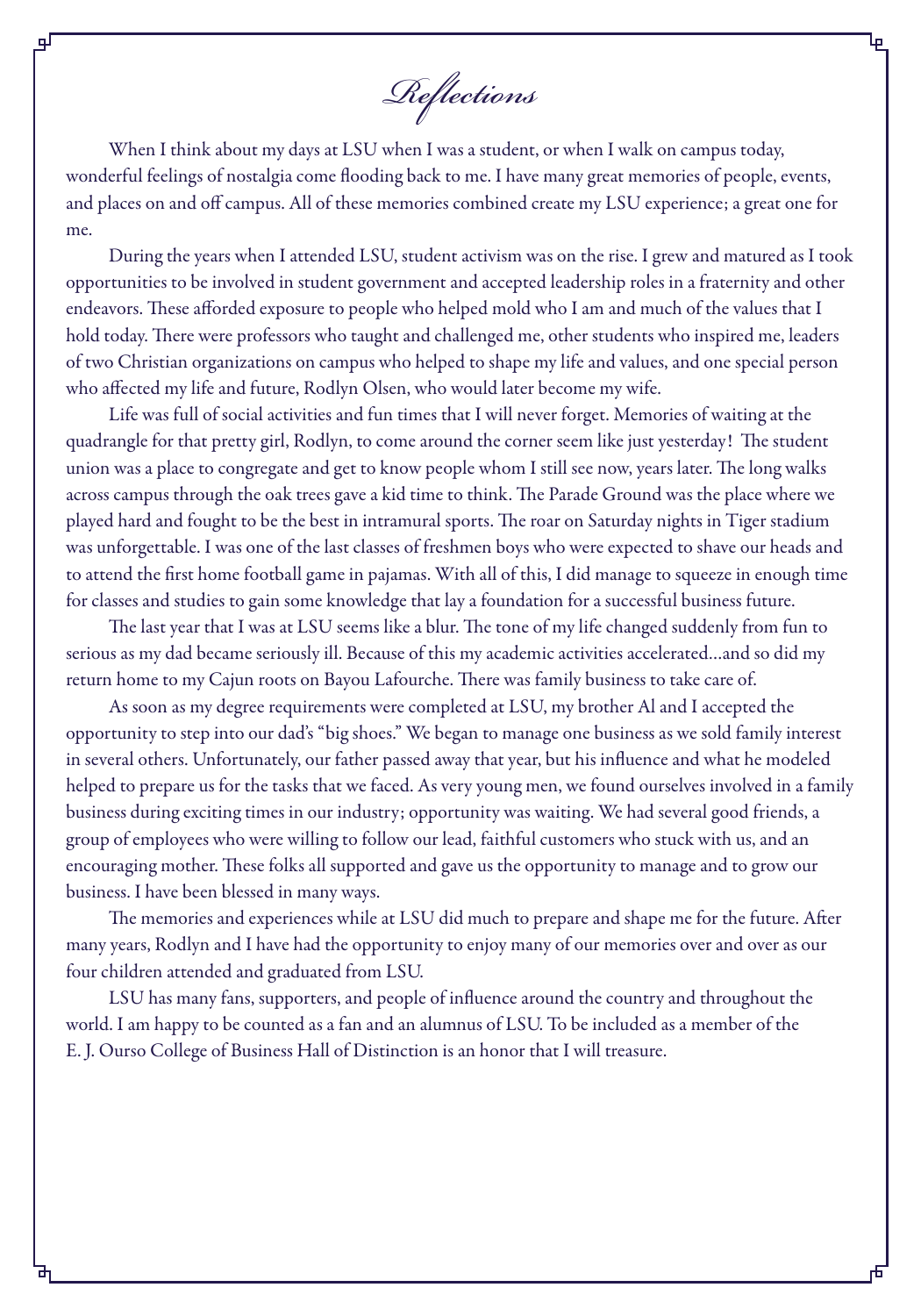*Teri G. Fontenot*

Teri Fontenot, a fellow of the American College of Healthcare Executives, is the president and chief executive officer of Woman's Hospital, a Level III regional referral hospital for obstetrics, newborn, and women's cancer care. Woman's Hospital, the only hospital in Louisiana and one of sixteen in the U.S. to be named as one of the "Top 100 Best Places to Work in Healthcare" by Modern Healthcare magazine three years running, is the largest birthing and neonatal intensive care facility in Louisiana, and provides the highest level of critical care for women and infants.

A native of Clinton, Mississippi, Ms. Fontenot received her bachelor's in accounting from the University of Mississippi in 1979,



and her master's in business administration from Northeast Louisiana University. She is also a certified public accountant.

Prior to being appointed to her current position in 1996, Ms. Fontenot was Woman's Hospital's executive vice president and was in charge of the hospital's internal operations. She has served on the board of the American Hospital Association, completed a six-year term on the Advisory Committee on Research on Women's Health for the National Institutes of Health, served as chair of the Baton Rouge Area Chamber in 2000, and as chair of the board of the Louisiana Hospital Association in 2002. More recently, Ms. Fontenot completed six years of service in 2009 as a member of the board of directors of the Sixth District Federal Reserve Bank and chaired the Audit Committee. She also served 10 years on the board of the Hospital Billing & Collection Service. Currently, in addition to numerous other organizations, Ms. Fontenot is the chair-elect of the American Hospital Association Board of Trustees and chairs the Chief Executive Officers Committee of the American College of Healthcare Executives.

In 1997, the Greater Baton Rouge Business Report named Ms. Fontenot to the inaugural list of the city's most influential women and she received the YWCA's Woman of Achievement Award. In 2005, she was named to Modern Healthcare magazine's inaugural list of the Top 25 Women in Healthcare, and she was presented the Louisiana Hospital Association's Golden Pelican President's Award in 2010. Additionally, she appeared in the LSU Flores MBA Distinguished Speaker Series in 2010, is a former Dean's Advisory Council member, and has made several LSU guest lecturer appearances for on- and offcampus events.

Ms. Fontenot and her husband, Gerald, have been married for 29 years. They have two daughters, two granddaughters, and two dogs.

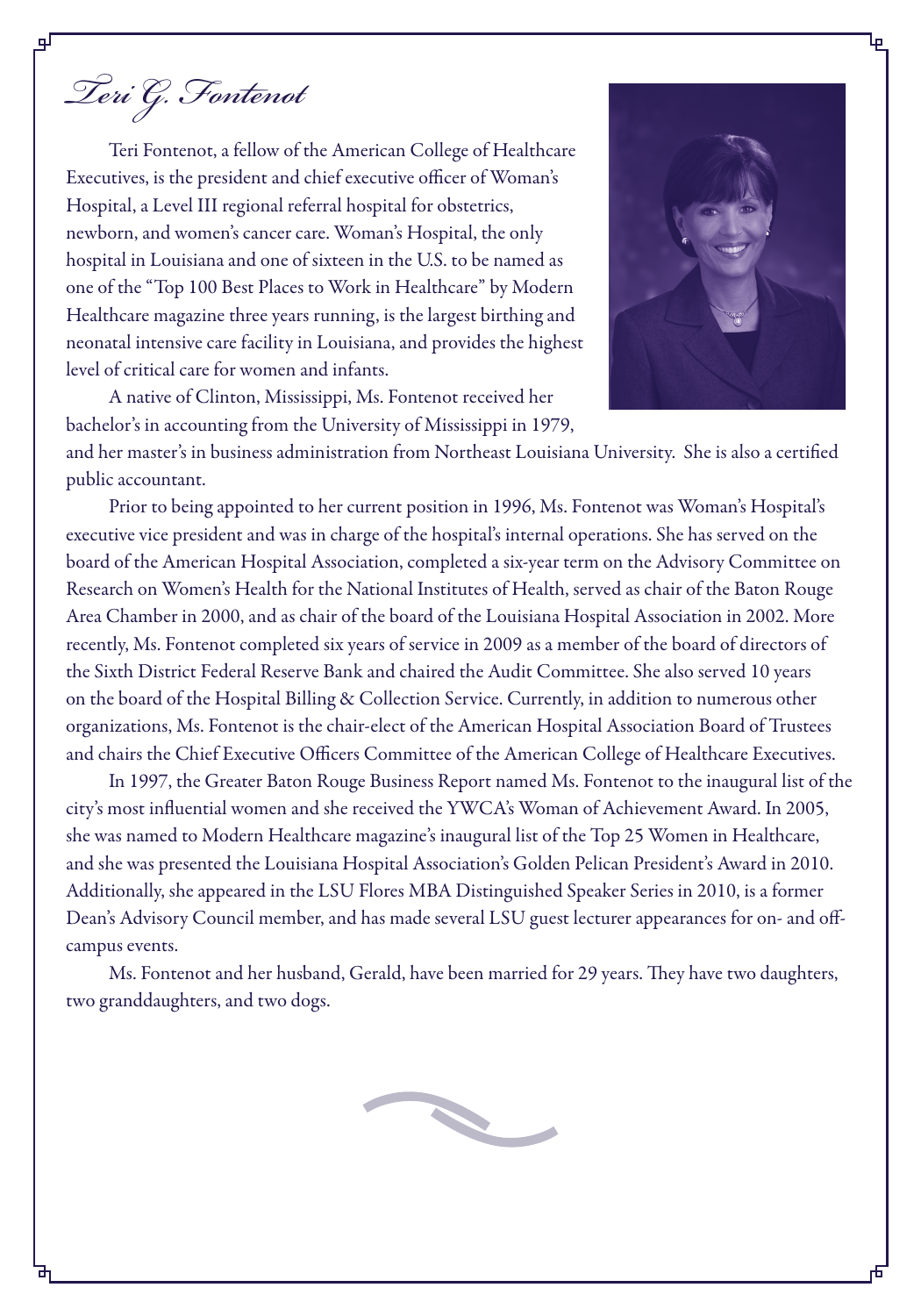*Reflections*

My adoration of LSU developed in an unconventional way. Born and educated in Mississippi, LSU was only known to me as the archrival of Ole Miss, my undergraduate alma mater. But after observing the indisputably positive impact of this fine university in my life, our community, and Louisiana, I am an avid supporter.

My professional relationship with LSU began in 1992, when I relocated with my family to Baton Rouge to take a position as the chief financial officer and treasurer of Woman's Hospital. My husband, Gerald, had lived in Baton Rouge and attended LSU before we met and was happy to be moving back. I quickly realized LSU's importance to Woman's when I met the highly skilled and caring physicians and employees. Most of them held degrees from LSU and were so proud of it. I have to admit that I was a little envious of the connection they clearly felt to their alma mater so many years after graduation.

My involvement with the E. J. Ourso College of Business began shortly after I was promoted to CEO in 1996, and was invited to join the Dean's Advisory Council. I quickly understood why the alumni connection is so strong. Discussing strategic opportunities with school officials and other business executives was enlightening. Since then, I've had the privilege of giving guest lectures to students in healthcare administration and finance, and spoke at a Business to Breakfast event. Working with the LSU chapter of NAWMBA has been a joy. Being the featured speaker at a 2010 LSU Flores MBA Program Distinguished Speaker Series event is a highlight of my career. The graduate students were inquisitive and enthusiastic.

But my relationship with LSU became personal in 2009, when my daughter, Rachel, enrolled in the Masters of Finance program. As a parent of a student, I learned through her experience why graduates develop a connection to LSU for life. The courses were challenging, but the professors were always available to help. She was treated as an individual, and her studies were customized for learning inside and outside of the classroom. And, just as important, she was gainfully employed upon receiving her degree in May 2010. In fact, 11 of the 12 students who graduated with her are working in their field or are pursuing a PhD.

Woman's Hospital has benefitted greatly from the caliber of LSU graduates. Professional staff positions in accounting, marketing, development, and clinical areas are filled locally and without placement agencies because of the availability of talented new graduates or those who return to be close to their alma mater. To show our gratitude, Woman's endowed a professorship in the E. J. Ourso College in 1998.

A reflection on the meaning of LSU in one's life seems incomplete without mentioning LSU sports. When we moved to Baton Rouge, I supported the Tigers except when they played Ole Miss. Soon thereafter, I supported the Tigers even when they played Ole Miss, but hoped for a close game. Now, I pray that LSU wins all their games, especially against Ole Miss. A Tiger win is good for the psyche and economy of my adopted hometown. I thank my family for their sacrifices that have allowed me to pursue a challenging and rewarding career in healthcare and my colleagues who support the mission of Woman's and me every day. LSU, and especially the E. J. Ourso College of Business, have embraced me. I am so honored to be an inductee of the Hall of Distinction.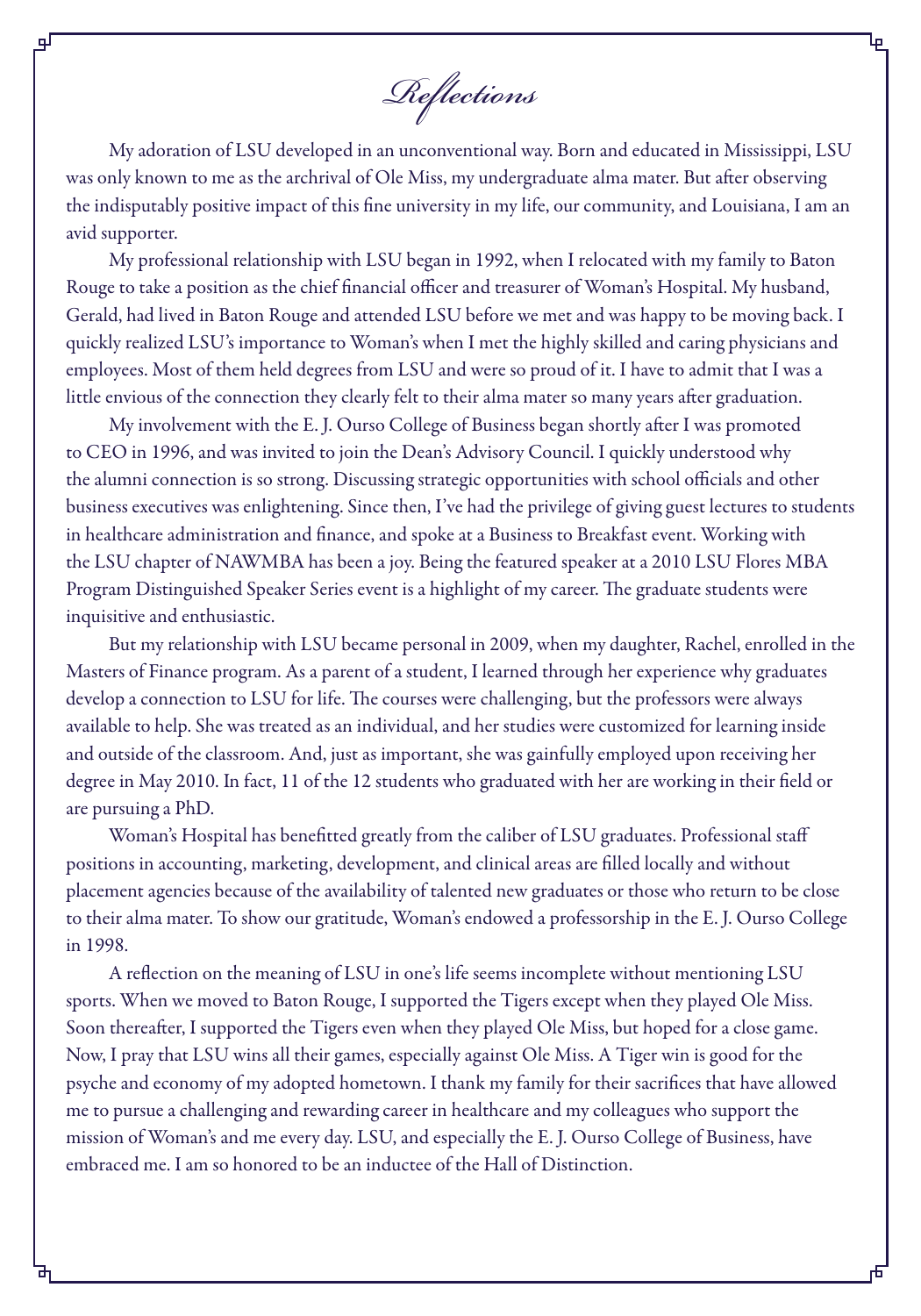*Shaquille R. O'Neal*

핖

Shaquillle O'Neal plays for the National Basketball Association's Boston Celtics, is an entertainer, and an entrepreneur. His business interests include real estate, sneakers, and fitness clubs.

A native of Newark, New Jersey, Mr. O'Neal received his bachelor's in general studies from LSU in 2000, his MBA from the University of Phoenix in 2005, and is currently pursuing his PhD in leadership and education from Barry University. His dissertation topic is "The Duality of Humor and Aggression in Leadership Styles." Mr. O'Neal originally studied business at LSU and left early to pursue his NBA career. He was drafted first overall by the Orlando Magic in 1992. Shortly after entering the NBA, Mr. O'Neal explored other interests.



Early in his professional playing career Mr. O'Neal, who had an endorsement deal with Reebok, established a shoe line called Dunkman. The shoe was priced at \$30 to be an affordable, quality sneaker and, in its first 10 years of existence, nearly 80 million pairs were sold. Mr. O'Neal began to build his real estate portfolio while playing in Orlando and, in 2006, while with the NBA's Miami Heat, formed The O'Neal Group. He has also lent his name to a string of fitness centers—The Shaquille O'Neal Signature Clubs. There are nine of these centers located in Florida and one in Texas.

Since 1993, Mr. O'Neal has released five studio albums and one compilation album as a rapper. His 1993 debut album, *Shaq Diesel*, received platinum certification from the Recording Industry Association of America (RIAA). Additionally, he has appeared in a number of movies, on several television shows, and has hosted both *Shaq's Big Challenge and Shaq Vs*.

In addition to becoming a reserve officer with the L.A. Port Police, Mr. O'Neal also trained to become a Miami Beach reserve officer. He is the spokesperson for the Safe Surfin' Foundation, which provides information and resources to keep children safe on the Internet, has helped raise money for the STARBRIGHT Foundation and Athletes and Entertainers for Kids, and dresses up and distributes presents during most major holidays as Shaq-a-Claus, Shaq-a-Bunny, and Thanksgiving Shaq.

Mr. O'Neal was named one of the 50 Greatest Players in National Basketball Association History in 1996, and, in 2001, was named the LSU Alumni Association's Alumnus of the Year.

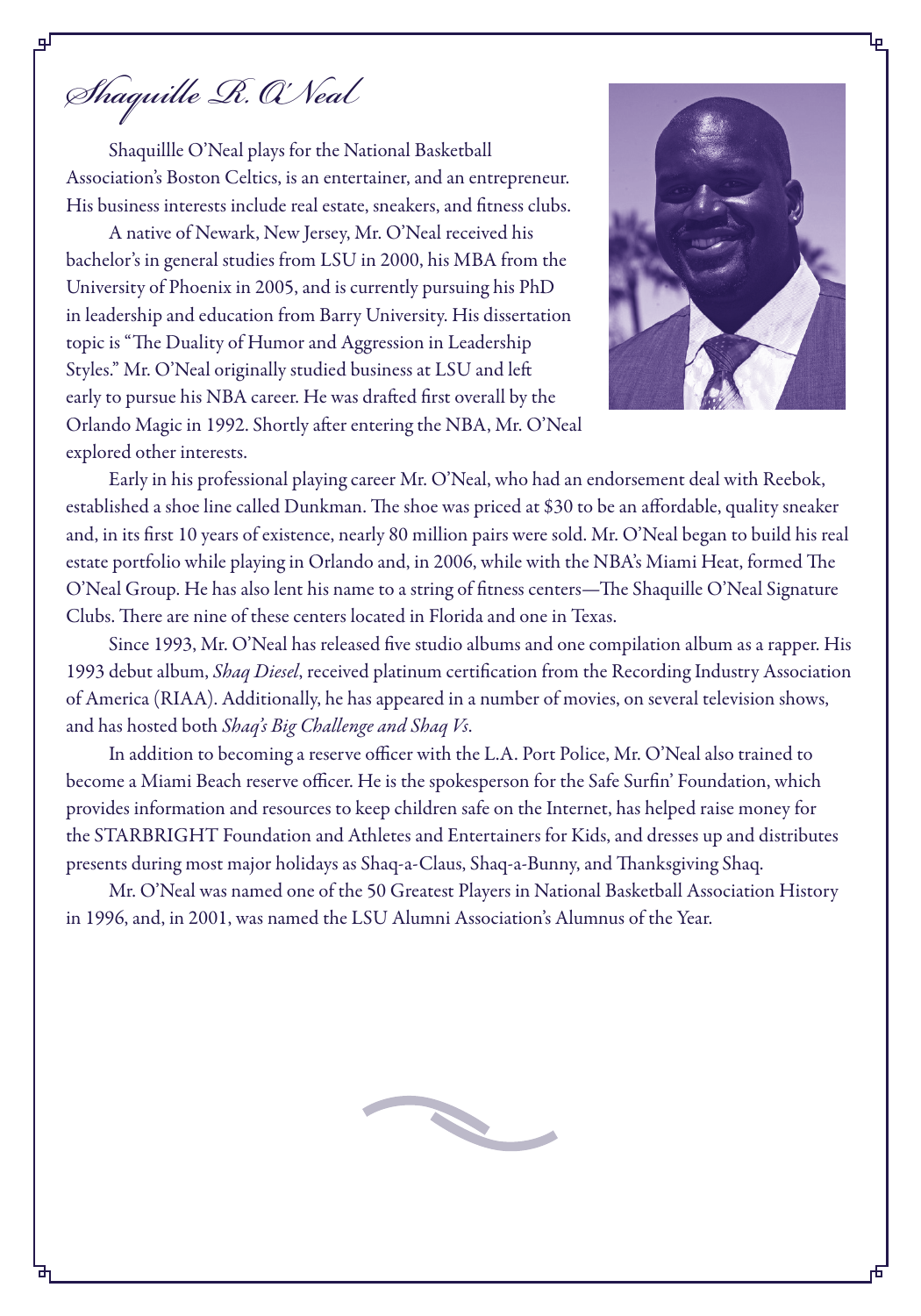*David P. Steiner*

David Steiner is the chief executive officer of Waste Management Inc., a Fortune 200 company with revenues of approximately \$13 billion and 50,000 employees. Based in Houston, Texas, Waste Management is an industry leader in advances of health and safety, ethics and diversity, customer service, fleet logistics and corporate governance.

A native of New Orleans, Louisiana, Mr. Steiner received his bachelor's in accounting from LSU in 1982, and earned his juris doctorate from the University of California at Los Angeles four years later. Shortly afterwards, Mr. Steiner began working for the law firm



of Gibson, Dunn & Crutcher and then became a partner in the New Orleans-based law firm of Phelps Dunbar before joining Waste Management as vice president and deputy general counsel in late 2000. He was quickly promoted to senior vice president, general counsel, and corporate secretary and, in April 2003, he was named executive vice president and CFO with responsibility for all financial functions within Waste Management, including accounting, tax, treasury, internal audit, profit and budget analysis, and investor relations. Mr. Steiner was named CEO in March 2004.

In addition to being a member of the American Bar Association, Mr. Steiner is also a member of both the Louisiana Bar Association and the California Bar Association. He sits on the board of directors of FedEx Corporation, Tyco Electronics Ltd., Securing America's Future Energy (SAFE), YMCA Houston, Central Houston, and Greater Houston Partnership.

A member of the Young President's Organization (YPO), Mr. Steiner has led Waste Management during the procurement of several accolades. In 2006, Waste Management won the first-ever Corporate Wildlife Habitat Council's President's Award. Two years later, Ethisphere named Waste Management as one of its World's Most Ethical Companies. Forbes named Waste Management one of America's Top Companies in 2009, and that same year it was listed in Barron's 500. Mr. Steiner serves as a member of the Marketing & Public Relations Committee of the E. J. Ourso College of Business Dean's Advisory Council, appeared in the 2006 Spring LSU Flores MBA Distinguished Speaker Series, appeared in the LSU Flores MBA Alumni Association-Houston Chapter's Executive Speaker Series, and will appear this fall as a speaker for the LSU Flores MBA Alumni Association Louisiana Looking Up.

Mr. Steiner and his wife, Judith, who is also a graduate of LSU, have three sons—Paul, Matthew, and Michael.

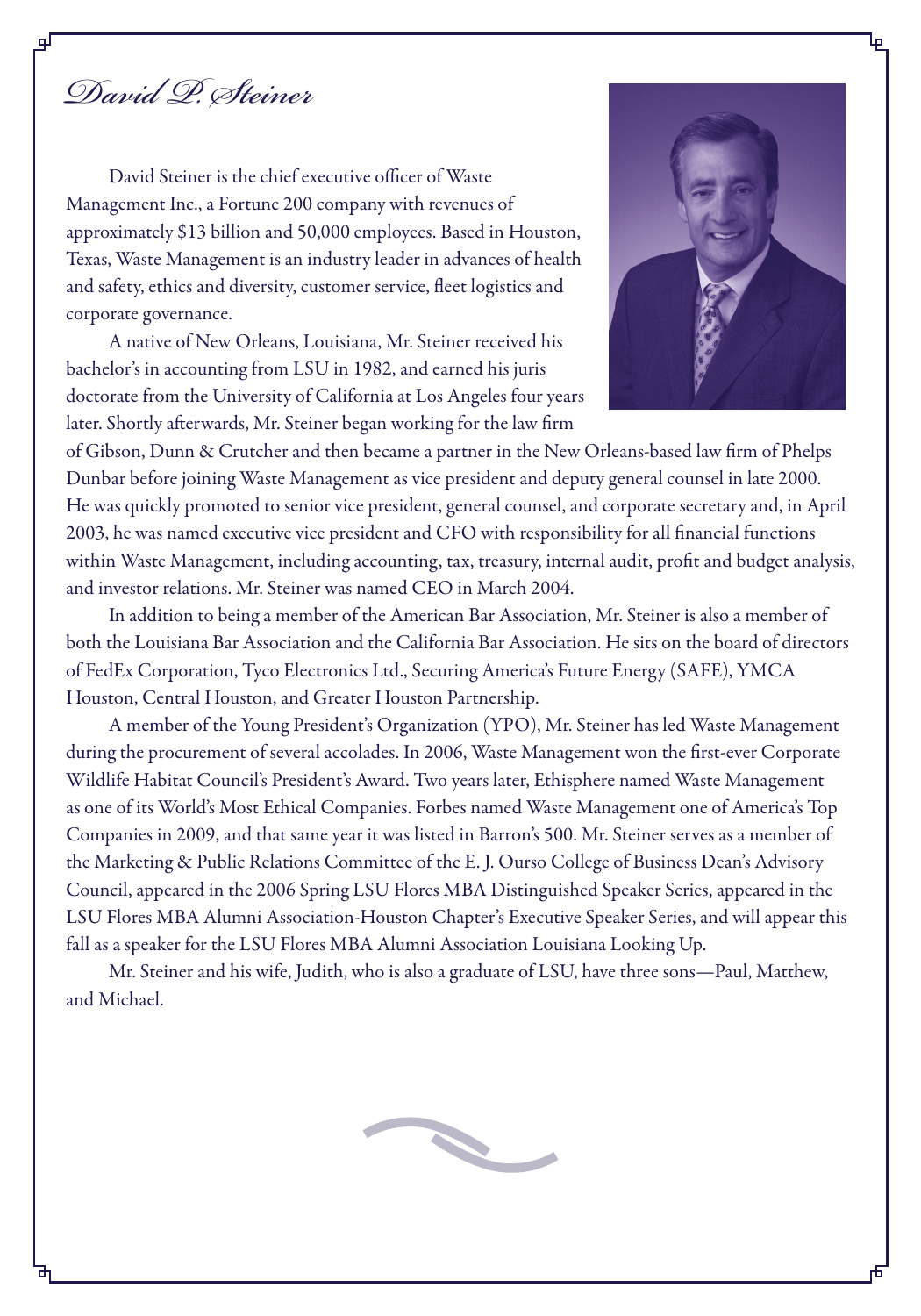*Reflections*

When I look back at my time at LSU, I realize that what I got from those years was more than a great "book" education. What I got was a "life" education.

цJ

For most students attending LSU their college years were the first time they lived separate from their parents. It was the first time many of us learned how to do our laundry, keep a bank account, and balance the conflicting demands of a social life with academics…Okay, we were better at some things than others! We came to LSU as high school children and left as adults. We saw the world changing around us, and we played a part in that change.

I remember Free Speech Alley and the political discussions that revolved around the issues of the day—the Iranian hostage crisis, the election between Jimmy Carter and Ronald Regan, the elections of Edwin Edwards and Dave Treen, the days of 18 percent interest rates and seemingly endless inflation. I also remember the fun times—South Sea Island, intramural sports, Friday afternoons in the spring and, of course, Saturday nights in Tiger Stadium. All of those events shaped our lives and left us better people with memories and friends that we will cherish forever.

When we left LSU we were prepared for life. I went on to law school at UCLA and returned to New Orleans to practice law. In 2000, I moved to Houston to join Waste Management, a \$13 billion environmental solutions company. In 2004, I became CEO and, with 50,000 employees, I often run across someone who will give me a "Geaux Tigers!" Completing the circle, we actively recruit LSU students. They are some of our best employees.

Not surprisingly, I met my wife, Judy, at LSU. It was certainly the highlight of my time in Baton Rouge! We now have three beautiful boy Tiger fans—Paul (15), Matthew (14), and Michael (12). As I watch them grow into men, I can only hope that they will get the same kind of quality life education that I got at LSU.

So thank you to all who make it possible—from LSU Chancellor Mike Martin to Dean Eli Jones, to the great faculty and alumni. Together we will keep LSU a place where children can receive an education for life.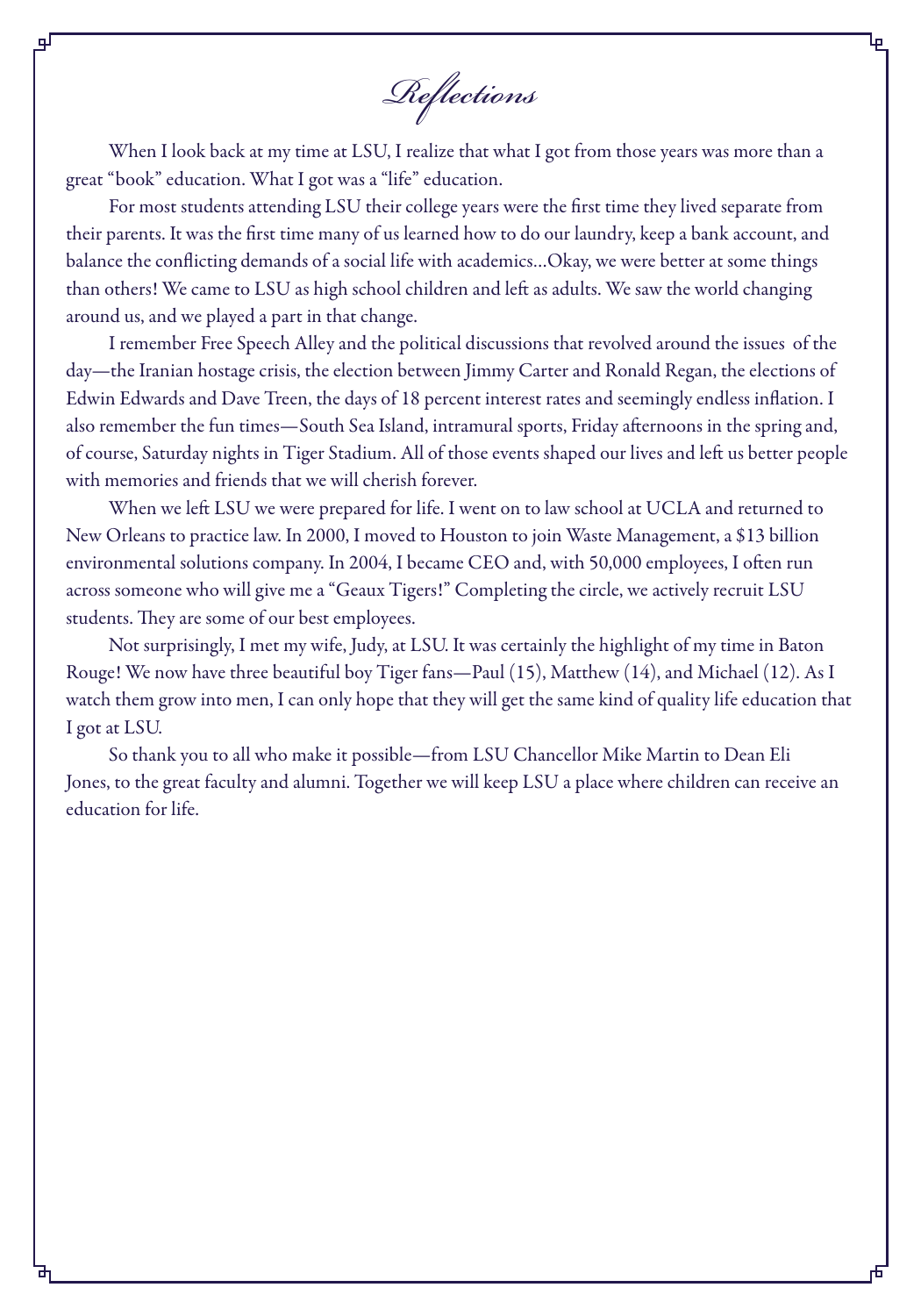# Past Inductees of the E. J. Ourso College of Business

*Hall of Distinction*

# 2010

qГ

Thomas J. Adamek Donald J. Gauci David L. Laxton III Jerry E. Shea Jr. Christel C. Slaughter 2009 William F. Borne Maurice J. Coleman Jonathan E. Martin Roy O. Martin III Richard E. Matheny 2008 Edward A. Landry Peggy B. Scott James D. Shelton 2007 Ross J. Centanni Jr. Laura Alexander Leach Doyle Z. Williams 2006 James M. Bernhard Jr. James E. Maurin Jeffrey N. Springmeyer 2005 Joseph L. Herring Patricia C. Hewlett Bartholomew F. Palmisano

# 2004 Eduardo Aguirre Jr. John C. Hamilton William S. Slaughter III 2003 John Q. Barnidge J. Gerard Jolly

Eddie J. Jones Roger H. Ogden Kathryn M. Sullivan

#### 2002

Ļρ

Richard F. Gill Harry T. Hawks D. Martin Phillips Kay G. Priestly Frederick E. Wolfert 2001 Kerry D. Brandon Jake Lee Netterville Julian & Sidney Carruth E. Robert Theriot III

### 2000

Herman J. Lowe Norman V. Kinsey Joseph H. Campbell

# 1999

E.R. Campbell Randy L. Ewing Ronald A. Laborde

## 1998

Carol A. Calkins Ulyesses J. LeGrange A. Emmet Stephenson Jr.

#### 1997

Aaron Beam Jr. J. Terrell Brown Robert F. Kelley Bernard F. Sligar William W. Rucks IV

#### 1996

James C. Flores Robert S. Greer Sr. Susan Meredith Phillips G. Lee Griffin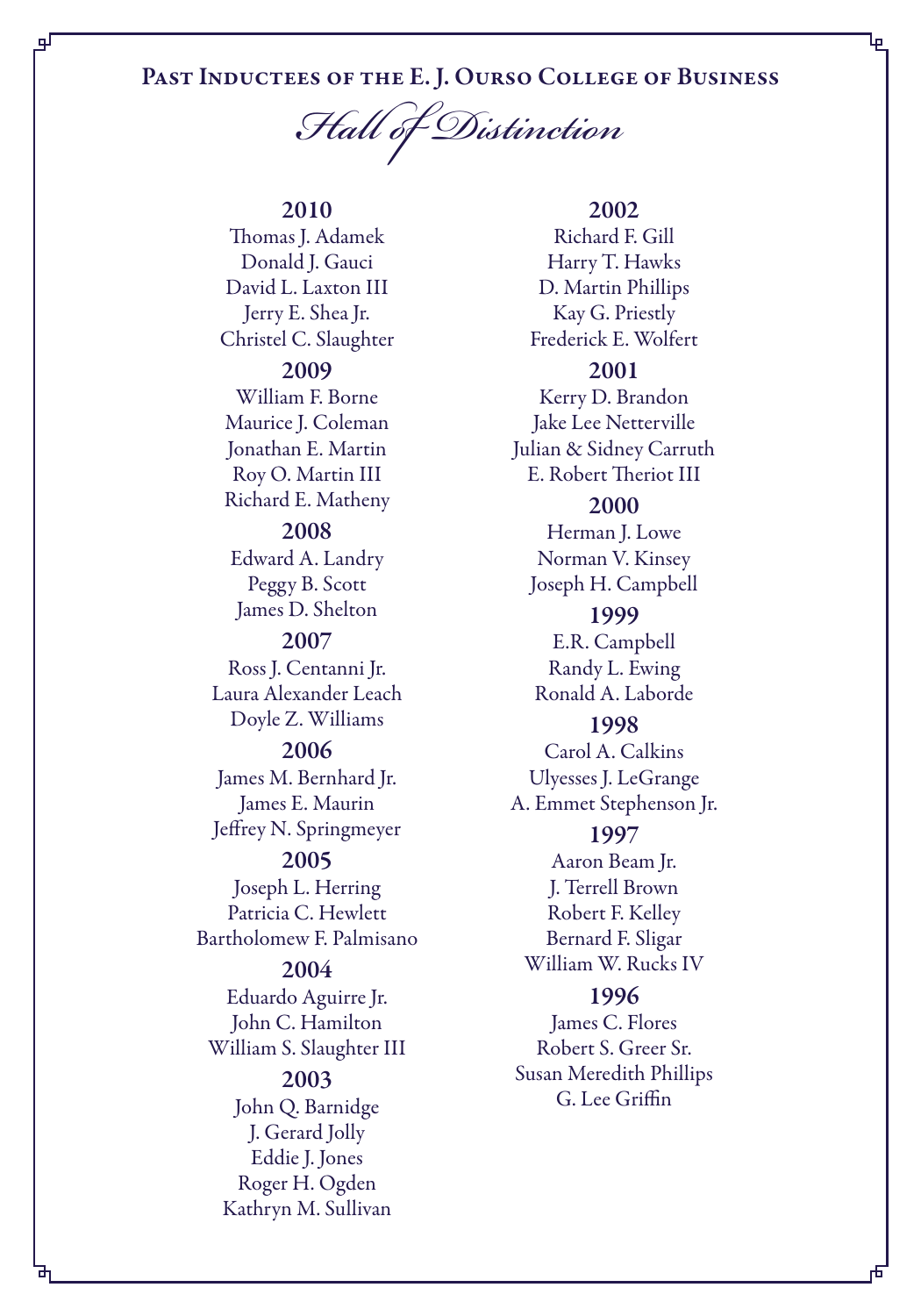# Forever LSU: The Campaign for Louisiana State University

Ļρ

qГ

On December 31, 2010, LSU successfully completed the largest and most successful capital campaign in the University's history, Forever LSU: The Campaign for Louisiana. Generous donors have contributed more than \$750 million to support students, faculty, infrastructure, and programs at LSU. The E. J. Ourso College of Business is most grateful to our alumni, friends, and the organizations who invested their time and financial support during the Forever LSU Campaign, providing a transformational impact on the college.

The following donors have been recognized for their generous support during the Forever LSU Campaign in past Donor Recognition Ceremonies.

> **FOUNDER** \$10,000,000 to \$24,999,999 Toni and Emmet Stephenson

#### PHILANTHROPIST

\$1,000,000 to \$4,999,999 Amedisys, Inc. Cherie and Rob Arkley Ross and Sherry Centanni Cherie and Jim Flores Lillian and Jimmy Maurin RoyOMartin Cathy and Billy Rucks

#### **GUARANTOR**

\$500,000 to \$999,999 ExxonMobil Shell Liane and Marty Phillips Jane and Denny Shelton Sue Turner Holly and Rick Wolfert

#### **PROVIDER**

\$250,000 to \$499,999 All Star Automotive Baton Rouge Area Foundation Sidney N. Carruth Gardner Denver KPMG Laura and Buddy Leach Irene W. and C.B. Pennington Foundation Amie and Jeff Springmeyer Walter Lantz Foundation